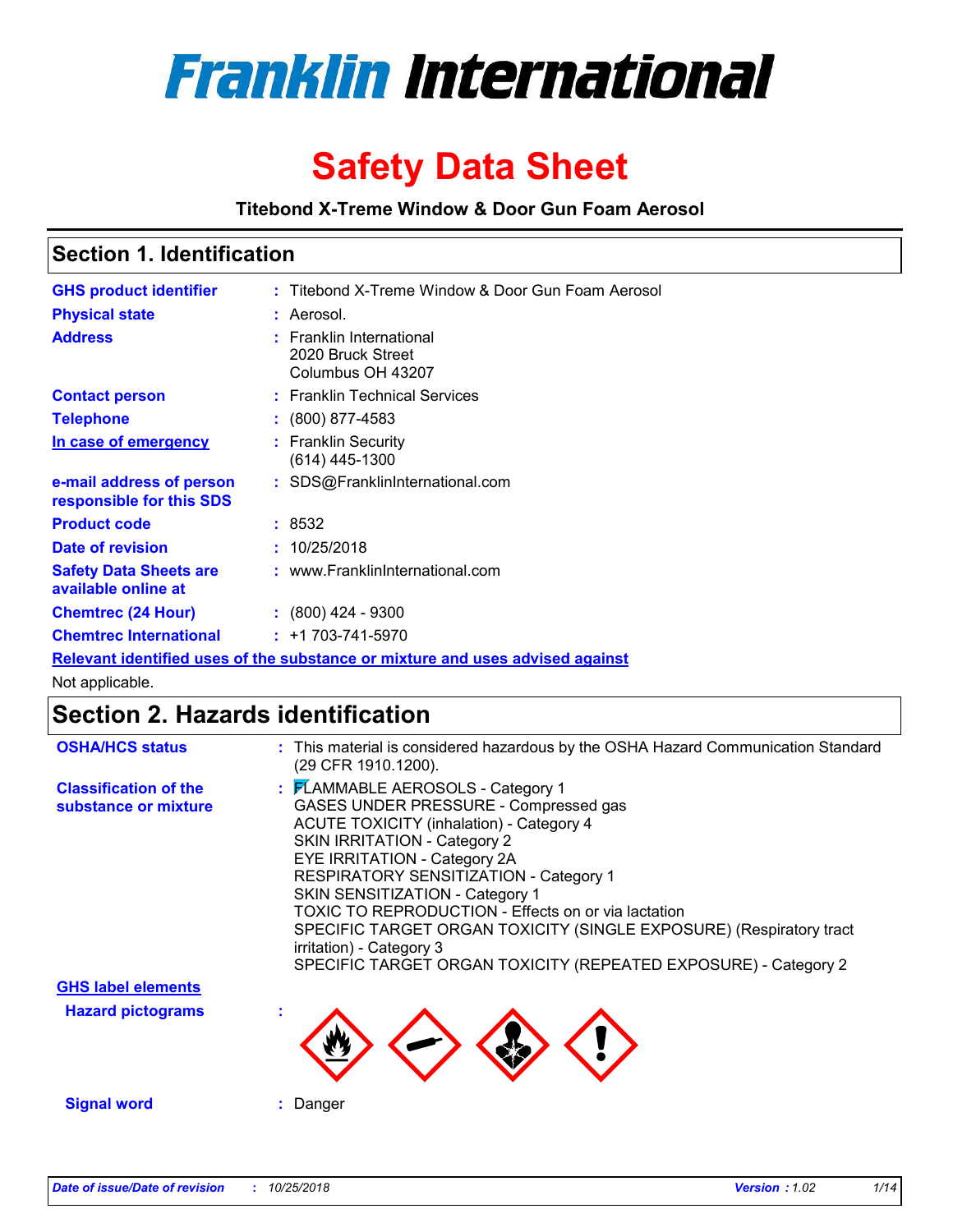## **Section 2. Hazards identification**

| <b>Hazard statements</b>                   | $\frac{1}{2}$ <b>Extremely flammable aerosol.</b><br>Contains gas under pressure; may explode if heated.<br>Causes skin irritation.<br>May cause an allergic skin reaction.<br>Causes serious eye irritation.<br>Harmful if inhaled.<br>May cause allergy or asthma symptoms or breathing difficulties if inhaled.<br>May cause respiratory irritation.<br>May cause harm to breast-fed children.<br>May cause damage to organs through prolonged or repeated exposure. (central<br>nervous system (CNS), lungs, skin) (dermal, inhalation)                                                                                                                                                 |
|--------------------------------------------|---------------------------------------------------------------------------------------------------------------------------------------------------------------------------------------------------------------------------------------------------------------------------------------------------------------------------------------------------------------------------------------------------------------------------------------------------------------------------------------------------------------------------------------------------------------------------------------------------------------------------------------------------------------------------------------------|
| <b>Precautionary statements</b>            |                                                                                                                                                                                                                                                                                                                                                                                                                                                                                                                                                                                                                                                                                             |
| <b>Prevention</b>                          | : Øbtain special instructions before use. Wear protective gloves. Wear eye or face<br>protection. Wear respiratory protection. Keep away from heat, hot surfaces, sparks,<br>open flames and other ignition sources. No smoking. Do not spray on an open flame or<br>other ignition source. Use only outdoors or in a well-ventilated area. Do not breathe<br>dust or mist. Avoid contact during pregnancy or while nursing. Do not eat, drink or<br>smoke when using this product. Wash thoroughly after handling. Pressurized container:<br>Do not pierce or burn, even after use.                                                                                                        |
| <b>Response</b>                            | <b>F</b> exposed or concerned: Get medical advice or attention. IF INHALED: Remove<br>person to fresh air and keep comfortable for breathing. Call a POISON CENTER or<br>doctor if you feel unwell. If experiencing respiratory symptoms: Call a POISON<br>CENTER or doctor. Take off contaminated clothing and wash it before reuse. Wash<br>contaminated clothing before reuse. IF ON SKIN: Wash with plenty of water. If skin<br>irritation occurs: Get medical advice or attention. IF IN EYES: Rinse cautiously with<br>water for several minutes. Remove contact lenses, if present and easy to do. Continue<br>rinsing. If eye irritation persists: Get medical advice or attention. |
| <b>Storage</b>                             | Store locked up. Protect from sunlight. Do not expose to temperatures exceeding 50<br>°C/122 °F. Store in a well-ventilated place. Keep container tightly closed.                                                                                                                                                                                                                                                                                                                                                                                                                                                                                                                           |
| <b>Disposal</b>                            | Dispose of contents and container in accordance with all local, regional, national and<br>international regulations.                                                                                                                                                                                                                                                                                                                                                                                                                                                                                                                                                                        |
| <b>Hazards not otherwise</b><br>classified | : None known.                                                                                                                                                                                                                                                                                                                                                                                                                                                                                                                                                                                                                                                                               |

# **Section 3. Composition/information on ingredients**

| <b>Substance/mixture</b><br>Mixture                                                                  |            |                       |
|------------------------------------------------------------------------------------------------------|------------|-----------------------|
| Ingredient name                                                                                      | %          | <b>CAS number</b>     |
| $\frac{1}{4}$ ,4'-methylenediphenyl diisocyanate<br>Isocyanic acid, polymethylenepolyphenylene ester | ≤10<br>≤10 | 101-68-8<br>9016-87-9 |

Any concentration shown as a range is to protect confidentiality or is due to batch variation.

**There are no additional ingredients present which, within the current knowledge of the supplier and in the concentrations applicable, are classified as hazardous to health or the environment and hence require reporting in this section.**

**Occupational exposure limits, if available, are listed in Section 8.**

## **Section 4. First aid measures**

### **Description of necessary first aid measures**

**Eye contact :**

: Immediately flush eyes with plenty of water, occasionally lifting the upper and lower eyelids. Check for and remove any contact lenses. Continue to rinse for at least 10 minutes. Get medical attention.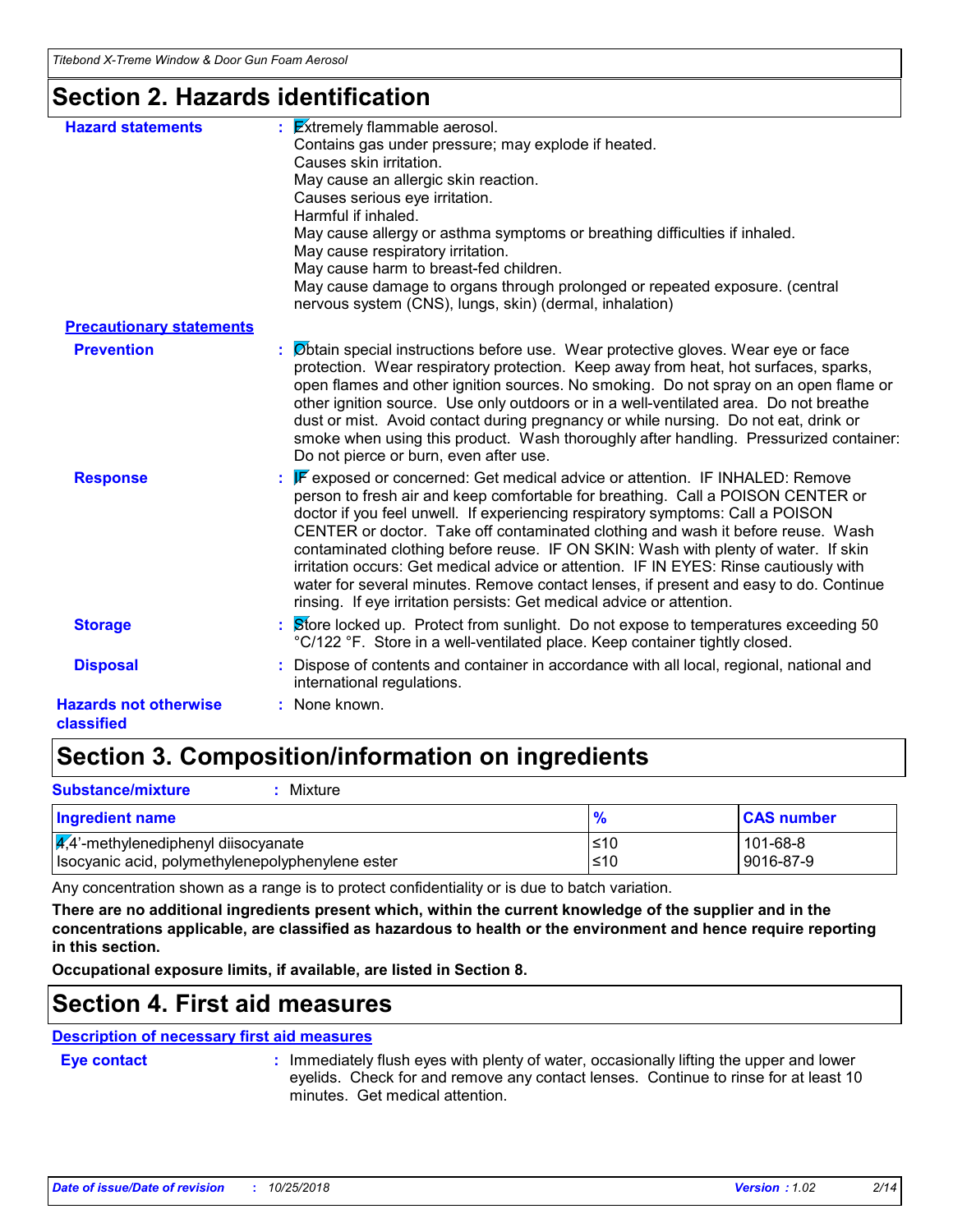# **Section 4. First aid measures**

| <b>Inhalation</b>                     | : Remove victim to fresh air and keep at rest in a position comfortable for breathing. If it<br>is suspected that fumes are still present, the rescuer should wear an appropriate mask<br>or self-contained breathing apparatus. If not breathing, if breathing is irregular or if<br>respiratory arrest occurs, provide artificial respiration or oxygen by trained personnel. It<br>may be dangerous to the person providing aid to give mouth-to-mouth resuscitation.<br>Get medical attention. If necessary, call a poison center or physician. If unconscious,<br>place in recovery position and get medical attention immediately. Maintain an open<br>airway. Loosen tight clothing such as a collar, tie, belt or waistband. In case of<br>inhalation of decomposition products in a fire, symptoms may be delayed. The exposed<br>person may need to be kept under medical surveillance for 48 hours. In the event of<br>any complaints or symptoms, avoid further exposure. |
|---------------------------------------|---------------------------------------------------------------------------------------------------------------------------------------------------------------------------------------------------------------------------------------------------------------------------------------------------------------------------------------------------------------------------------------------------------------------------------------------------------------------------------------------------------------------------------------------------------------------------------------------------------------------------------------------------------------------------------------------------------------------------------------------------------------------------------------------------------------------------------------------------------------------------------------------------------------------------------------------------------------------------------------|
| <b>Skin contact</b>                   | : Wash with plenty of soap and water. Remove contaminated clothing and shoes. Wash<br>contaminated clothing thoroughly with water before removing it, or wear gloves.<br>Continue to rinse for at least 10 minutes. Get medical attention. In the event of any<br>complaints or symptoms, avoid further exposure. Wash clothing before reuse. Clean<br>shoes thoroughly before reuse.                                                                                                                                                                                                                                                                                                                                                                                                                                                                                                                                                                                                 |
| <b>Ingestion</b>                      | : Wash out mouth with water. Remove dentures if any. Remove victim to fresh air and<br>keep at rest in a position comfortable for breathing. If material has been swallowed and<br>the exposed person is conscious, give small quantities of water to drink. Stop if the<br>exposed person feels sick as vomiting may be dangerous. Do not induce vomiting<br>unless directed to do so by medical personnel. If vomiting occurs, the head should be<br>kept low so that vomit does not enter the lungs. Get medical attention following<br>exposure or if feeling unwell. Never give anything by mouth to an unconscious person.<br>If unconscious, place in recovery position and get medical attention immediately.<br>Maintain an open airway. Loosen tight clothing such as a collar, tie, belt or waistband.                                                                                                                                                                     |
|                                       | Most important symptoms/effects, acute and delayed                                                                                                                                                                                                                                                                                                                                                                                                                                                                                                                                                                                                                                                                                                                                                                                                                                                                                                                                    |
| <b>Potential acute health effects</b> |                                                                                                                                                                                                                                                                                                                                                                                                                                                                                                                                                                                                                                                                                                                                                                                                                                                                                                                                                                                       |
| <b>Eye contact</b>                    | : Causes serious eye irritation.                                                                                                                                                                                                                                                                                                                                                                                                                                                                                                                                                                                                                                                                                                                                                                                                                                                                                                                                                      |
| <b>Inhalation</b>                     | : Harmful if inhaled. May cause respiratory irritation. May cause allergy or asthma<br>symptoms or breathing difficulties if inhaled.                                                                                                                                                                                                                                                                                                                                                                                                                                                                                                                                                                                                                                                                                                                                                                                                                                                 |
| <b>Skin contact</b>                   | : Causes skin irritation. May cause an allergic skin reaction.                                                                                                                                                                                                                                                                                                                                                                                                                                                                                                                                                                                                                                                                                                                                                                                                                                                                                                                        |
| <b>Ingestion</b>                      | : No known significant effects or critical hazards.                                                                                                                                                                                                                                                                                                                                                                                                                                                                                                                                                                                                                                                                                                                                                                                                                                                                                                                                   |
| <b>Over-exposure signs/symptoms</b>   |                                                                                                                                                                                                                                                                                                                                                                                                                                                                                                                                                                                                                                                                                                                                                                                                                                                                                                                                                                                       |
| <b>Eye contact</b>                    | : Adverse symptoms may include the following:<br>pain or irritation<br>watering<br>redness                                                                                                                                                                                                                                                                                                                                                                                                                                                                                                                                                                                                                                                                                                                                                                                                                                                                                            |
| <b>Inhalation</b>                     | : Adverse symptoms may include the following:<br>respiratory tract irritation<br>coughing<br>wheezing and breathing difficulties<br>asthma<br>reduced fetal weight<br>increase in fetal deaths<br>skeletal malformations                                                                                                                                                                                                                                                                                                                                                                                                                                                                                                                                                                                                                                                                                                                                                              |
| <b>Skin contact</b>                   | : Adverse symptoms may include the following:<br>irritation<br>redness<br>reduced fetal weight<br>increase in fetal deaths<br>skeletal malformations                                                                                                                                                                                                                                                                                                                                                                                                                                                                                                                                                                                                                                                                                                                                                                                                                                  |
| <b>Ingestion</b>                      | : Adverse symptoms may include the following:<br>reduced fetal weight<br>increase in fetal deaths<br>skeletal malformations                                                                                                                                                                                                                                                                                                                                                                                                                                                                                                                                                                                                                                                                                                                                                                                                                                                           |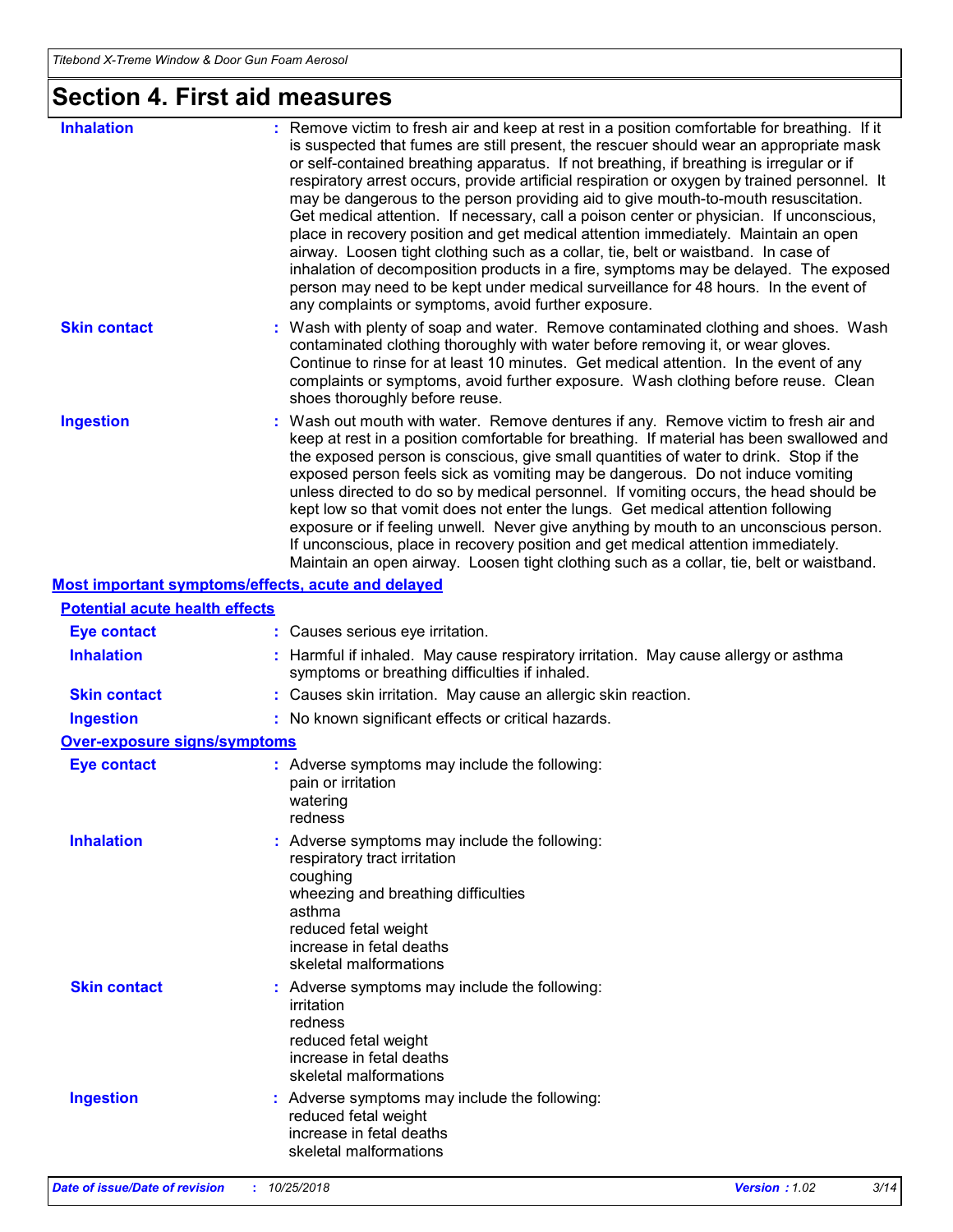## **Section 4. First aid measures**

|                                   | <b>Indication of immediate medical attention and special treatment needed, if necessary</b>                                                                                                                                                                                                                                                                                                                     |
|-----------------------------------|-----------------------------------------------------------------------------------------------------------------------------------------------------------------------------------------------------------------------------------------------------------------------------------------------------------------------------------------------------------------------------------------------------------------|
| <b>Notes to physician</b>         | : In case of inhalation of decomposition products in a fire, symptoms may be delayed.<br>The exposed person may need to be kept under medical surveillance for 48 hours.                                                                                                                                                                                                                                        |
| <b>Specific treatments</b>        | : No specific treatment.                                                                                                                                                                                                                                                                                                                                                                                        |
| <b>Protection of first-aiders</b> | : No action shall be taken involving any personal risk or without suitable training. If it is<br>suspected that fumes are still present, the rescuer should wear an appropriate mask or<br>self-contained breathing apparatus. It may be dangerous to the person providing aid to<br>give mouth-to-mouth resuscitation. Wash contaminated clothing thoroughly with water<br>before removing it, or wear gloves. |

**See toxicological information (Section 11)**

#### **Section 5. Fire-fighting measures Hazardous thermal decomposition products Specific hazards arising from the chemical** Decomposition products may include the following materials: **:** carbon dioxide carbon monoxide nitrogen oxides Extremely flammable aerosol. Runoff to sewer may create fire or explosion hazard. In **:** a fire or if heated, a pressure increase will occur and the container may burst, with the risk of a subsequent explosion. Gas may accumulate in low or confined areas or travel a considerable distance to a source of ignition and flash back, causing fire or explosion. Bursting aerosol containers may be propelled from a fire at high speed. Use an extinguishing agent suitable for the surrounding fire. **: Extinguishing media :** None known. **Suitable extinguishing media Unsuitable extinguishing media**

| <b>Special protective actions</b><br>for fire-fighters   | : Promptly isolate the scene by removing all persons from the vicinity of the incident if<br>there is a fire. No action shall be taken involving any personal risk or without suitable<br>training. Move containers from fire area if this can be done without risk. Use water<br>spray to keep fire-exposed containers cool. |
|----------------------------------------------------------|-------------------------------------------------------------------------------------------------------------------------------------------------------------------------------------------------------------------------------------------------------------------------------------------------------------------------------|
| <b>Special protective</b><br>equipment for fire-fighters | : Fire-fighters should wear appropriate protective equipment and self-contained breathing<br>apparatus (SCBA) with a full face-piece operated in positive pressure mode.                                                                                                                                                      |

**Remark :** CONTENTS UNDER PRESSURE. May explode when heated.

**Section 6. Accidental release measures**

### **Personal precautions, protective equipment and emergency procedures**

| For non-emergency<br>personnel                               |    | : No action shall be taken involving any personal risk or without suitable training.<br>Evacuate surrounding areas. Keep unnecessary and unprotected personnel from<br>entering. In the case of aerosols being ruptured, care should be taken due to the rapid<br>escape of the pressurized contents and propellant. If a large number of containers are<br>ruptured, treat as a bulk material spillage according to the instructions in the clean-up<br>section. Do not touch or walk through spilled material. Shut off all ignition sources. No<br>flares, smoking or flames in hazard area. Avoid breathing vapor or mist. Provide<br>adequate ventilation. Wear appropriate respirator when ventilation is inadequate. Put<br>on appropriate personal protective equipment. |
|--------------------------------------------------------------|----|----------------------------------------------------------------------------------------------------------------------------------------------------------------------------------------------------------------------------------------------------------------------------------------------------------------------------------------------------------------------------------------------------------------------------------------------------------------------------------------------------------------------------------------------------------------------------------------------------------------------------------------------------------------------------------------------------------------------------------------------------------------------------------|
| For emergency responders                                     | п. | If specialized clothing is required to deal with the spillage, take note of any information in<br>Section 8 on suitable and unsuitable materials. See also the information in "For non-<br>emergency personnel".                                                                                                                                                                                                                                                                                                                                                                                                                                                                                                                                                                 |
| <b>Environmental precautions</b>                             |    | : Avoid dispersal of spilled material and runoff and contact with soil, waterways, drains<br>and sewers. Inform the relevant authorities if the product has caused environmental<br>pollution (sewers, waterways, soil or air).                                                                                                                                                                                                                                                                                                                                                                                                                                                                                                                                                  |
| <b>Methods and materials for containment and cleaning up</b> |    |                                                                                                                                                                                                                                                                                                                                                                                                                                                                                                                                                                                                                                                                                                                                                                                  |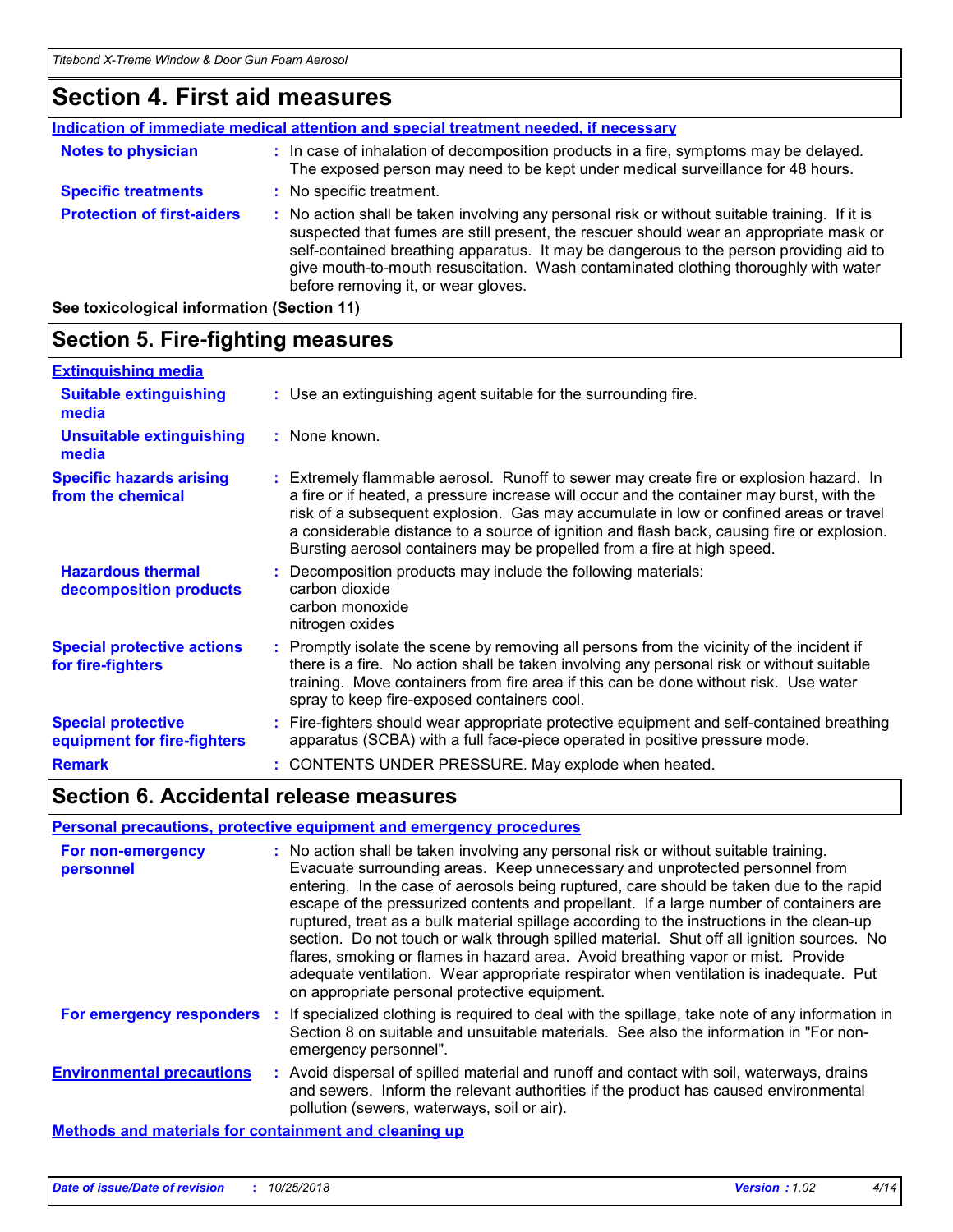# **Section 6. Accidental release measures**

| <b>Small spill</b> | : Stop leak if without risk. Move containers from spill area. Use spark-proof tools and<br>explosion-proof equipment. Dilute with water and mop up if water-soluble. Alternatively,<br>or if water-insoluble, absorb with an inert dry material and place in an appropriate waste<br>disposal container. Dispose of via a licensed waste disposal contractor.                                                                                                                                                                                                                                                                                                                                                                                                        |
|--------------------|----------------------------------------------------------------------------------------------------------------------------------------------------------------------------------------------------------------------------------------------------------------------------------------------------------------------------------------------------------------------------------------------------------------------------------------------------------------------------------------------------------------------------------------------------------------------------------------------------------------------------------------------------------------------------------------------------------------------------------------------------------------------|
| <b>Large spill</b> | : Stop leak if without risk. Move containers from spill area. Use spark-proof tools and<br>explosion-proof equipment. Approach release from upwind. Prevent entry into sewers,<br>water courses, basements or confined areas. Wash spillages into an effluent treatment<br>plant or proceed as follows. Contain and collect spillage with non-combustible,<br>absorbent material e.g. sand, earth, vermiculite or diatomaceous earth and place in<br>container for disposal according to local regulations (see Section 13). Dispose of via a<br>licensed waste disposal contractor. Contaminated absorbent material may pose the<br>same hazard as the spilled product. Note: see Section 1 for emergency contact<br>information and Section 13 for waste disposal. |

# **Section 7. Handling and storage**

## **Precautions for safe handling**

| <b>Protective measures</b>                                                       | : Put on appropriate personal protective equipment (see Section 8). Persons with a<br>history of skin sensitization problems or asthma, allergies or chronic or recurrent<br>respiratory disease should not be employed in any process in which this product is used.<br>Pressurized container: protect from sunlight and do not expose to temperatures<br>exceeding 50°C. Do not pierce or burn, even after use. Avoid exposure - obtain special<br>instructions before use. Avoid contact during pregnancy or while nursing. Do not get in<br>eyes or on skin or clothing. Do not breathe vapor or mist. Do not ingest. Avoid<br>breathing gas. Use only with adequate ventilation. Wear appropriate respirator when<br>ventilation is inadequate. Store and use away from heat, sparks, open flame or any<br>other ignition source. Use explosion-proof electrical (ventilating, lighting and material<br>handling) equipment. Use only non-sparking tools. Empty containers retain product<br>residue and can be hazardous. |
|----------------------------------------------------------------------------------|---------------------------------------------------------------------------------------------------------------------------------------------------------------------------------------------------------------------------------------------------------------------------------------------------------------------------------------------------------------------------------------------------------------------------------------------------------------------------------------------------------------------------------------------------------------------------------------------------------------------------------------------------------------------------------------------------------------------------------------------------------------------------------------------------------------------------------------------------------------------------------------------------------------------------------------------------------------------------------------------------------------------------------|
| <b>Advice on general</b><br>occupational hygiene                                 | : Eating, drinking and smoking should be prohibited in areas where this material is<br>handled, stored and processed. Workers should wash hands and face before eating,<br>drinking and smoking. Remove contaminated clothing and protective equipment before<br>entering eating areas. See also Section 8 for additional information on hygiene<br>measures.                                                                                                                                                                                                                                                                                                                                                                                                                                                                                                                                                                                                                                                                   |
| <b>Conditions for safe storage,</b><br>including any<br><b>incompatibilities</b> | : Store between the following temperatures: 18 to 27°C (64.4 to 80.6°F). Store in<br>accordance with local regulations. Store away from direct sunlight in a dry, cool and<br>well-ventilated area, away from incompatible materials (see Section 10) and food and<br>drink. Protect from sunlight. Store locked up. Eliminate all ignition sources. Use<br>appropriate containment to avoid environmental contamination. See Section 10 for<br>incompatible materials before handling or use.                                                                                                                                                                                                                                                                                                                                                                                                                                                                                                                                  |

# **Section 8. Exposure controls/personal protection**

## **Control parameters**

## **Occupational exposure limits**

| <b>Ingredient name</b>                 | <b>Exposure limits</b>                                                                                                                                                                                                                                                                                                                                                             |
|----------------------------------------|------------------------------------------------------------------------------------------------------------------------------------------------------------------------------------------------------------------------------------------------------------------------------------------------------------------------------------------------------------------------------------|
| $4.4$ '-methylenediphenyl diisocyanate | ACGIH TLV (United States, 3/2020).<br>TWA: 0.005 ppm 8 hours.<br>OSHA PEL 1989 (United States, 3/1989).<br>CEIL: 0.02 ppm<br>CEIL: 0.2 mg/m <sup>3</sup><br>NIOSH REL (United States, 10/2016).<br>TWA: 0.05 mg/m <sup>3</sup> 10 hours.<br>TWA: 0.005 ppm 10 hours.<br>CEIL: 0.2 mg/m <sup>3</sup> 10 minutes.<br>CEIL: 0.02 ppm 10 minutes.<br>OSHA PEL (United States, 5/2018). |
|                                        |                                                                                                                                                                                                                                                                                                                                                                                    |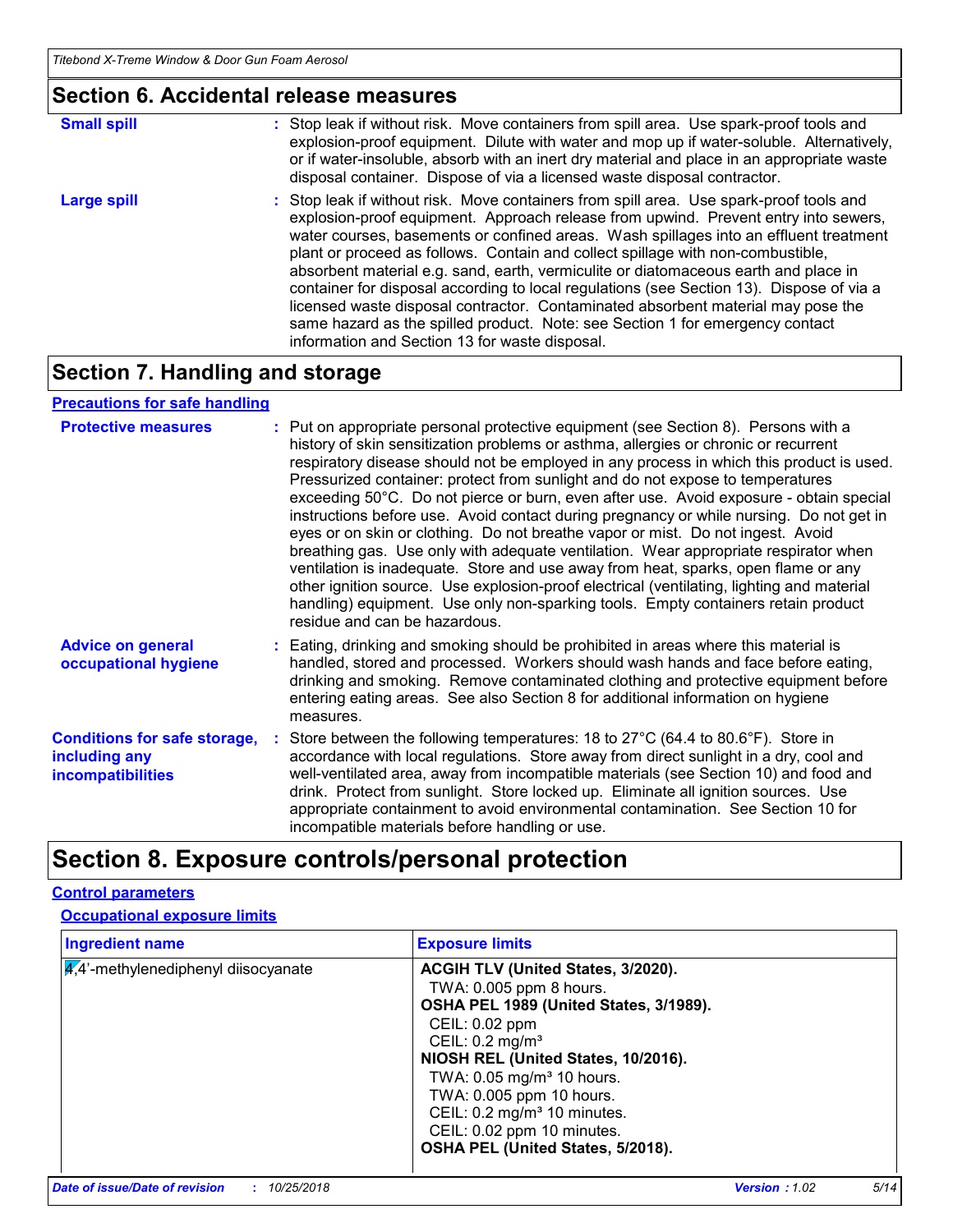# **Section 8. Exposure controls/personal protection**

|                                                   | CEIL: 0.02 ppm<br>CEIL: 0.2 mg/m <sup>3</sup>                                                                                                                                                                                                                                                                                                                                                                                                                                                                                                                                                                                                                   |
|---------------------------------------------------|-----------------------------------------------------------------------------------------------------------------------------------------------------------------------------------------------------------------------------------------------------------------------------------------------------------------------------------------------------------------------------------------------------------------------------------------------------------------------------------------------------------------------------------------------------------------------------------------------------------------------------------------------------------------|
| Isocyanic acid, polymethylenepolyphenylene ester  | None.                                                                                                                                                                                                                                                                                                                                                                                                                                                                                                                                                                                                                                                           |
| <b>Appropriate engineering</b><br><b>controls</b> | : Use only with adequate ventilation. Use process enclosures, local exhaust ventilation or<br>other engineering controls to keep worker exposure to airborne contaminants below any<br>recommended or statutory limits. The engineering controls also need to keep gas,<br>vapor or dust concentrations below any lower explosive limits. Use explosion-proof<br>ventilation equipment.                                                                                                                                                                                                                                                                         |
| <b>Environmental exposure</b><br>controls         | Emissions from ventilation or work process equipment should be checked to ensure<br>they comply with the requirements of environmental protection legislation. In some<br>cases, fume scrubbers, filters or engineering modifications to the process equipment<br>will be necessary to reduce emissions to acceptable levels.                                                                                                                                                                                                                                                                                                                                   |
| <b>Individual protection measures</b>             |                                                                                                                                                                                                                                                                                                                                                                                                                                                                                                                                                                                                                                                                 |
| <b>Hygiene measures</b>                           | Wash hands, forearms and face thoroughly after handling chemical products, before<br>eating, smoking and using the lavatory and at the end of the working period.<br>Appropriate techniques should be used to remove potentially contaminated clothing.<br>Contaminated work clothing should not be allowed out of the workplace. Wash<br>contaminated clothing before reusing. Ensure that eyewash stations and safety<br>showers are close to the workstation location.                                                                                                                                                                                       |
| <b>Eye/face protection</b>                        | Safety eyewear complying with an approved standard should be used when a risk<br>assessment indicates this is necessary to avoid exposure to liquid splashes, mists,<br>gases or dusts. If contact is possible, the following protection should be worn, unless<br>the assessment indicates a higher degree of protection: chemical splash goggles.                                                                                                                                                                                                                                                                                                             |
| <b>Skin protection</b>                            |                                                                                                                                                                                                                                                                                                                                                                                                                                                                                                                                                                                                                                                                 |
| <b>Hand protection</b>                            | Chemical-resistant, impervious gloves complying with an approved standard should be<br>worn at all times when handling chemical products if a risk assessment indicates this is<br>necessary. Considering the parameters specified by the glove manufacturer, check<br>during use that the gloves are still retaining their protective properties. It should be<br>noted that the time to breakthrough for any glove material may be different for different<br>glove manufacturers. In the case of mixtures, consisting of several substances, the<br>protection time of the gloves cannot be accurately estimated. Wear protective gloves:<br>Nitrile gloves. |
| <b>Body protection</b>                            | Personal protective equipment for the body should be selected based on the task being<br>performed and the risks involved and should be approved by a specialist before<br>handling this product. When there is a risk of ignition from static electricity, wear anti-<br>static protective clothing. For the greatest protection from static discharges, clothing<br>should include anti-static overalls, boots and gloves.                                                                                                                                                                                                                                    |
| <b>Other skin protection</b>                      | : Appropriate footwear and any additional skin protection measures should be selected<br>based on the task being performed and the risks involved and should be approved by a<br>specialist before handling this product.                                                                                                                                                                                                                                                                                                                                                                                                                                       |
| <b>Respiratory protection</b>                     | Based on the hazard and potential for exposure, select a respirator that meets the<br>appropriate standard or certification. Respirators must be used according to a<br>respiratory protection program to ensure proper fitting, training, and other important<br>aspects of use.                                                                                                                                                                                                                                                                                                                                                                               |

## **Section 9. Physical and chemical properties**

| <b>Appearance</b>     |                         |
|-----------------------|-------------------------|
| <b>Physical state</b> | : Liquid. [Aerosol.]    |
| <b>Color</b>          | : Light blue-green.     |
| <b>Odor</b>           | : Hydrocarbon. [Slight] |
| <b>Odor threshold</b> | : Not available.        |
| pH                    | : Not available.        |
| <b>Melting point</b>  | : Not available.        |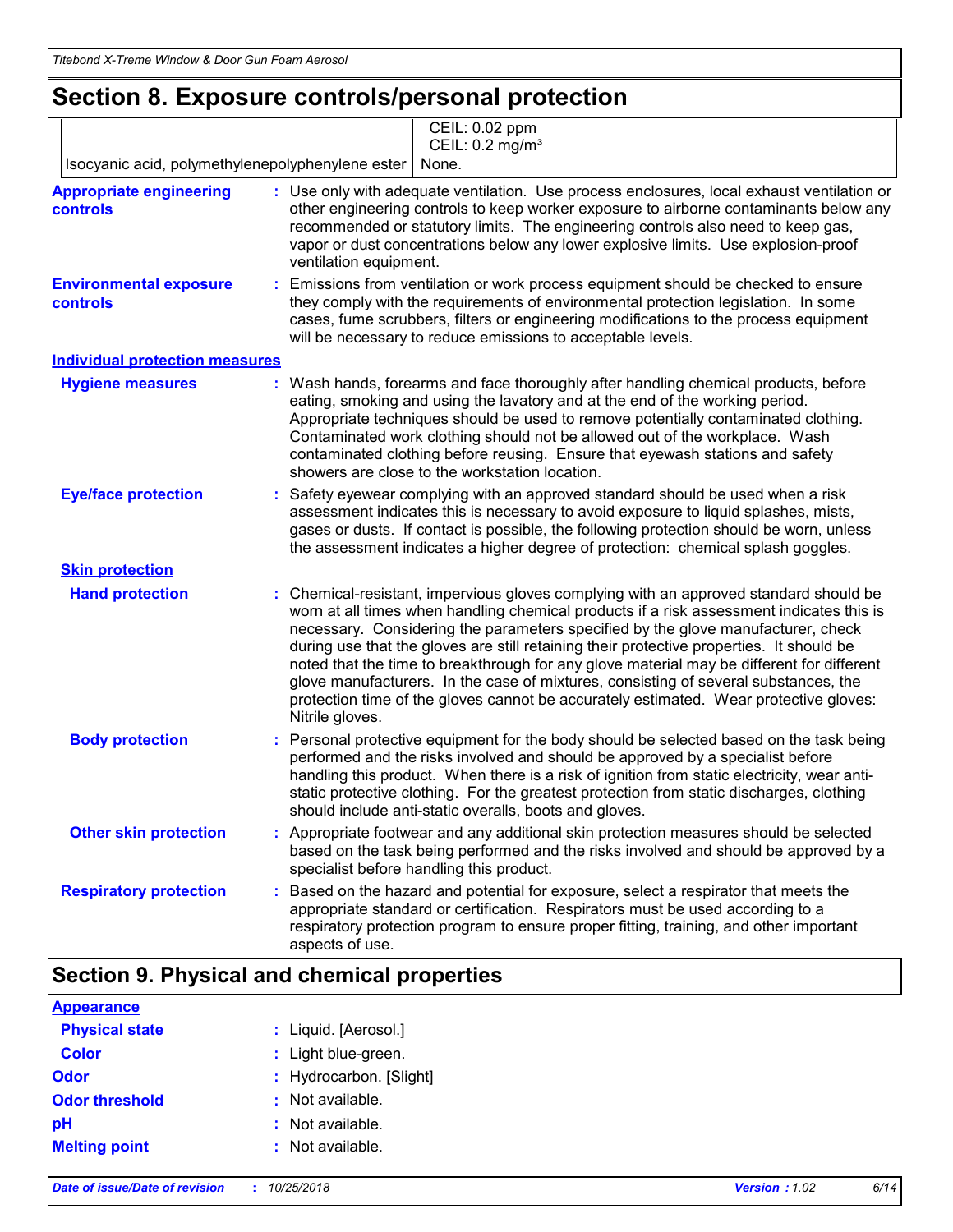## **Section 9. Physical and chemical properties**

| <b>Boiling point</b>                              | : Not available.                                                                                                                                                                      |  |  |  |
|---------------------------------------------------|---------------------------------------------------------------------------------------------------------------------------------------------------------------------------------------|--|--|--|
| <b>Flash point</b>                                | : Closed cup: $-68.9^{\circ}$ C ( $-92^{\circ}$ F) [Tagliabue.Closed cup ]                                                                                                            |  |  |  |
| <b>Evaporation rate</b>                           | : Not available.                                                                                                                                                                      |  |  |  |
| <b>Flammability (solid, gas)</b>                  | Highly flammable in the presence of the following materials or conditions: open flames,<br>sparks and static discharge and heat.<br>CONTENTS UNDER PRESSURE. May explode when heated. |  |  |  |
| Lower and upper explosive<br>(flammable) limits   | : Not available.                                                                                                                                                                      |  |  |  |
| <b>VOC (less water, less)</b><br>exempt solvents) | $: 165$ g/l                                                                                                                                                                           |  |  |  |
|                                                   | Not available.                                                                                                                                                                        |  |  |  |
| <b>Vapor pressure</b>                             | $: 344.9$ kPa (2587 mm Hg) [room temperature]                                                                                                                                         |  |  |  |
| <b>Vapor density</b>                              | : Not available.                                                                                                                                                                      |  |  |  |
| <b>Relative density</b>                           | : 1.1                                                                                                                                                                                 |  |  |  |
| <b>Solubility</b>                                 | Insoluble in the following materials: cold water and hot water.                                                                                                                       |  |  |  |
| <b>Solubility in water</b>                        | Not available.                                                                                                                                                                        |  |  |  |
| <b>Partition coefficient: n-</b><br>octanol/water | : Not available.                                                                                                                                                                      |  |  |  |
| <b>Auto-ignition temperature</b>                  | : Not available.                                                                                                                                                                      |  |  |  |
| <b>Decomposition temperature</b>                  | : Not available.                                                                                                                                                                      |  |  |  |
| <b>Viscosity</b>                                  | : Not available.                                                                                                                                                                      |  |  |  |
| <b>Aerosol product</b>                            |                                                                                                                                                                                       |  |  |  |
| <b>Type of aerosol</b>                            | $:$ Foam                                                                                                                                                                              |  |  |  |
| <b>Heat of combustion</b>                         | : $7.475$ kJ/g                                                                                                                                                                        |  |  |  |
|                                                   |                                                                                                                                                                                       |  |  |  |

# **Section 10. Stability and reactivity**

| <b>Reactivity</b>                                   | : No specific test data related to reactivity available for this product or its ingredients.              |
|-----------------------------------------------------|-----------------------------------------------------------------------------------------------------------|
| <b>Chemical stability</b>                           | : The product is stable.                                                                                  |
| <b>Possibility of hazardous</b><br><b>reactions</b> | : Under normal conditions of storage and use, hazardous reactions will not occur.                         |
| <b>Conditions to avoid</b>                          | : Avoid all possible sources of ignition (spark or flame).                                                |
| <b>Incompatible materials</b>                       | : Reactive or incompatible with the following materials:<br>water<br>amines                               |
| <b>Hazardous decomposition</b><br>products          | : Under normal conditions of storage and use, hazardous decomposition products should<br>not be produced. |

# **Section 11. Toxicological information**

## **Information on toxicological effects**

| <b>Acute toxicity</b>                                      |                           |                |                        |                 |
|------------------------------------------------------------|---------------------------|----------------|------------------------|-----------------|
| <b>Product/ingredient name</b>                             | <b>Result</b>             | <b>Species</b> | <b>Dose</b>            | <b>Exposure</b> |
| $\sqrt{4}$ <sup>2</sup> -methylenediphenyl<br>diisocyanate | LD50 Oral                 | Rat            | 9200 mg/kg             |                 |
| Isocyanic acid,<br>polymethylenepolyphenylene<br>ester     | LC50 Inhalation Vapor     | Rat            | 490 mg/m <sup>3</sup>  | 4 hours         |
|                                                            | LD50 Dermal<br>ILD50 Oral | Rabbit<br>Rat  | >9400 mg/kg<br>49 g/kg |                 |

### **Irritation/Corrosion**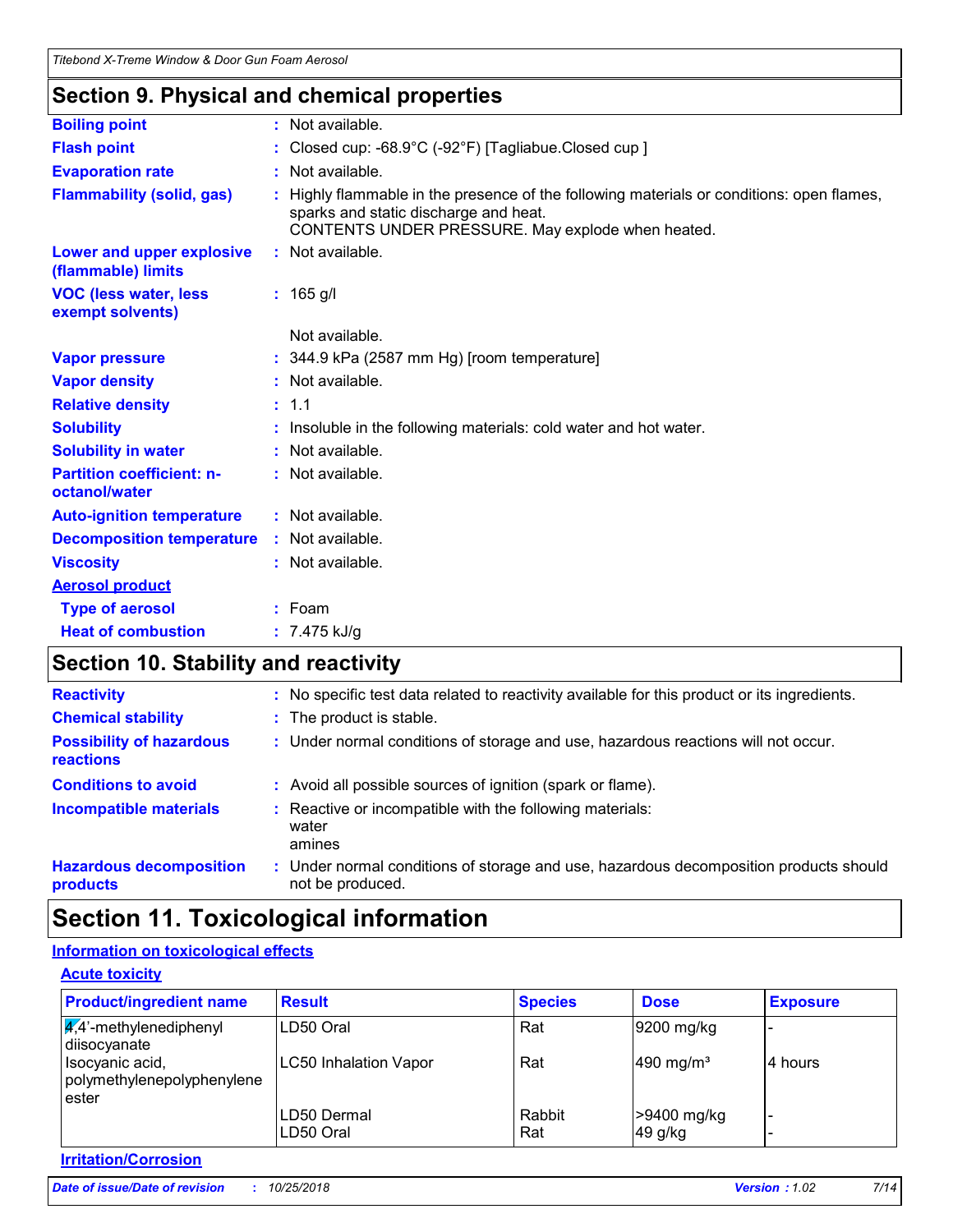# **Section 11. Toxicological information**

**Eyes :** Severely irritating to eyes.

| <b>Product/ingredient name</b>                           | <b>Result</b>            | <b>Species</b> | <b>Score</b> | <b>Exposure</b>  | <b>Observation</b> |
|----------------------------------------------------------|--------------------------|----------------|--------------|------------------|--------------------|
| $\frac{1}{4}$ ,4'-methylenediphenyl<br>diisocyanate      | Eyes - Moderate irritant | Rabbit         |              | $100 \text{ mg}$ |                    |
| Isocyanic acid,<br>polymethylenepolyphenylene<br>l ester | Eyes - Mild irritant     | Rabbit         |              | $100$ mg         |                    |

## **Conclusion/Summary**

**Skin :** Causes skin irritation.

## **Sensitization**

Not available.

### **Mutagenicity**

Not available.

## **Carcinogenicity**

Not available.

### **Classification**

| <b>Product/ingredient name</b>                                                                                       | <b>OSHA</b> | <b>IARC</b> | <b>NTP</b> |
|----------------------------------------------------------------------------------------------------------------------|-------------|-------------|------------|
| $\sqrt{4}$ <sup>2</sup> -methylenediphenyl<br>diisocyanate<br>Isocyanic acid,<br>polymethylenepolyphenylene<br>ester |             | J<br>J      |            |

### **Reproductive toxicity**

Not available.

### **Teratogenicity**

Not available.

### **Specific target organ toxicity (single exposure)**

| <b>Name</b>                                      | <b>Category</b> | <b>Route of</b><br>exposure | <b>Target organs</b>                    |
|--------------------------------------------------|-----------------|-----------------------------|-----------------------------------------|
| Vitebond X-Treme Window & Door Gun Foam Aerosol  | Category 3      |                             | Respiratory tract<br>l irritation       |
| 4,4'-methylenediphenyl diisocyanate              | Category 3      |                             | Respiratory tract<br>l irritation       |
| Isocyanic acid, polymethylenepolyphenylene ester | Category 3      |                             | Respiratory tract<br><b>lirritation</b> |

### **Specific target organ toxicity (repeated exposure)**

| <b>Name</b>                                                                             | <b>Category</b>          | <b>Route of</b><br>exposure        | <b>Target organs</b>         |
|-----------------------------------------------------------------------------------------|--------------------------|------------------------------------|------------------------------|
| Vitebond X-Treme Window & Door Gun Foam Aerosol                                         | Category 2               | dermal, inhalation central nervous | system (CNS),<br>lungs, skin |
| 4,4'-methylenediphenyl diisocyanate<br>Isocyanic acid, polymethylenepolyphenylene ester | Category 2<br>Category 2 | inhalation                         | respiratory system           |

### **Aspiration hazard**

Not available.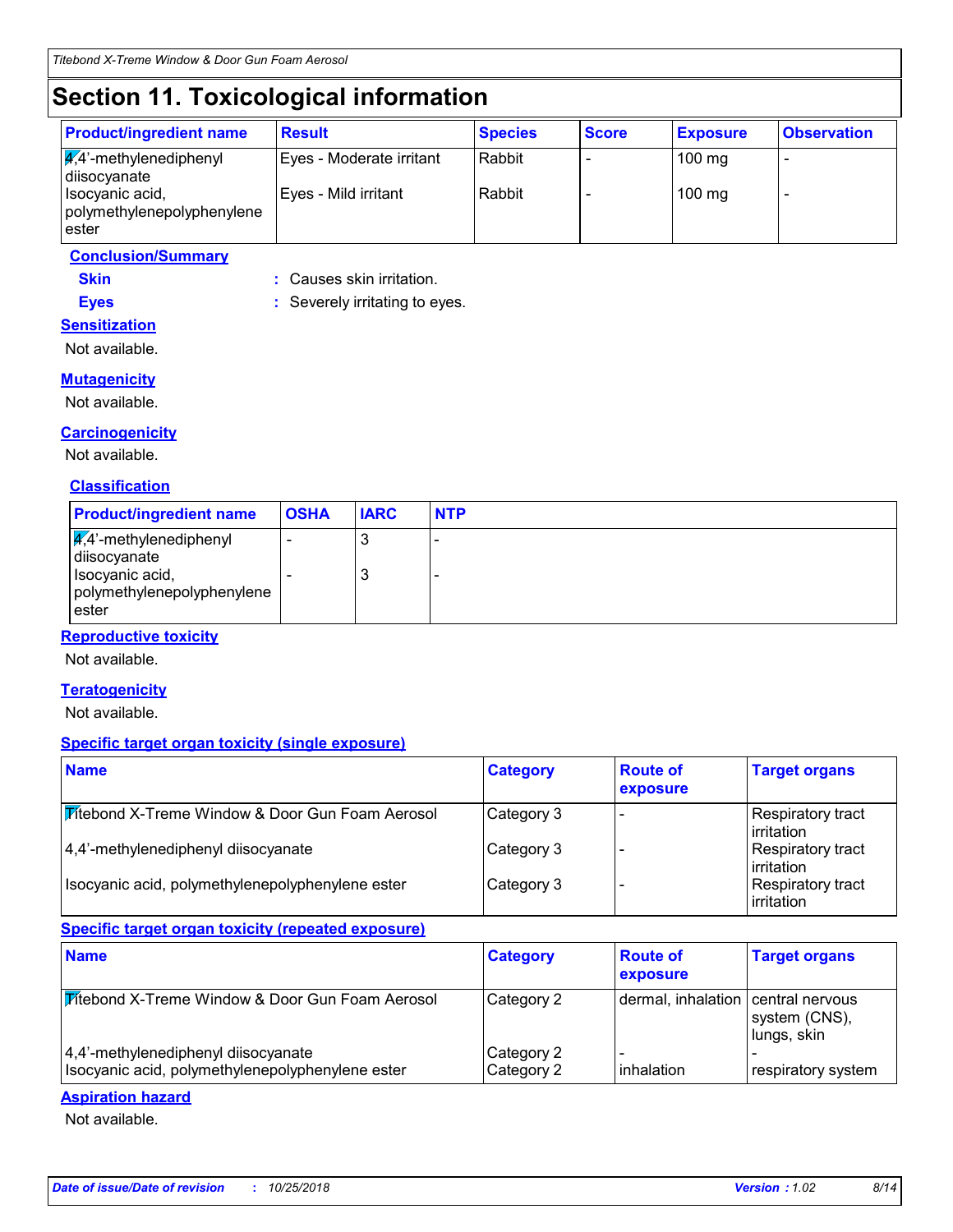# **Section 11. Toxicological information**

| Information on the likely |  |
|---------------------------|--|
| routes of exposure        |  |

**:** Not available.

| <b>Eye contact</b>                           |    | : Causes serious eye irritation.                                                                                                                                                                                         |
|----------------------------------------------|----|--------------------------------------------------------------------------------------------------------------------------------------------------------------------------------------------------------------------------|
| <b>Inhalation</b>                            |    | Harmful if inhaled. May cause respiratory irritation. May cause allergy or asthma<br>symptoms or breathing difficulties if inhaled.                                                                                      |
| <b>Skin contact</b>                          |    | : Causes skin irritation. May cause an allergic skin reaction.                                                                                                                                                           |
| <b>Ingestion</b>                             |    | : No known significant effects or critical hazards.                                                                                                                                                                      |
|                                              |    | Symptoms related to the physical, chemical and toxicological characteristics                                                                                                                                             |
| <b>Eye contact</b>                           |    | : Adverse symptoms may include the following:<br>pain or irritation<br>watering<br>redness                                                                                                                               |
| <b>Inhalation</b>                            |    | : Adverse symptoms may include the following:<br>respiratory tract irritation<br>coughing<br>wheezing and breathing difficulties<br>asthma<br>reduced fetal weight<br>increase in fetal deaths<br>skeletal malformations |
| <b>Skin contact</b>                          |    | : Adverse symptoms may include the following:<br>irritation<br>redness<br>reduced fetal weight<br>increase in fetal deaths<br>skeletal malformations                                                                     |
| <b>Ingestion</b>                             |    | : Adverse symptoms may include the following:<br>reduced fetal weight<br>increase in fetal deaths<br>skeletal malformations                                                                                              |
|                                              |    | Delayed and immediate effects and also chronic effects from short and long term exposure                                                                                                                                 |
| <b>Short term exposure</b>                   |    |                                                                                                                                                                                                                          |
| <b>Potential immediate</b><br>effects        |    | : Not available.                                                                                                                                                                                                         |
| <b>Potential delayed effects</b>             |    | : Not available.                                                                                                                                                                                                         |
| <b>Long term exposure</b>                    |    |                                                                                                                                                                                                                          |
| <b>Potential immediate</b><br><b>effects</b> |    | : Not available.                                                                                                                                                                                                         |
| <b>Potential delayed effects</b>             |    | : Not available.                                                                                                                                                                                                         |
| <b>Potential chronic health effects</b>      |    |                                                                                                                                                                                                                          |
| Not available.                               |    |                                                                                                                                                                                                                          |
| <b>General</b>                               |    | : May cause damage to organs through prolonged or repeated exposure if inhaled or in<br>contact with skin. Once sensitized, a severe allergic reaction may occur when<br>subsequently exposed to very low levels.        |
| <b>Carcinogenicity</b>                       | ÷. | No known significant effects or critical hazards.                                                                                                                                                                        |
| <b>Mutagenicity</b>                          |    | No known significant effects or critical hazards.                                                                                                                                                                        |
| <b>Teratogenicity</b>                        |    | No known significant effects or critical hazards.                                                                                                                                                                        |
| <b>Developmental effects</b>                 |    | May cause harm to breast-fed children.                                                                                                                                                                                   |
| <b>Fertility effects</b>                     |    | No known significant effects or critical hazards.                                                                                                                                                                        |
| <b>Numerical measures of toxicity</b>        |    |                                                                                                                                                                                                                          |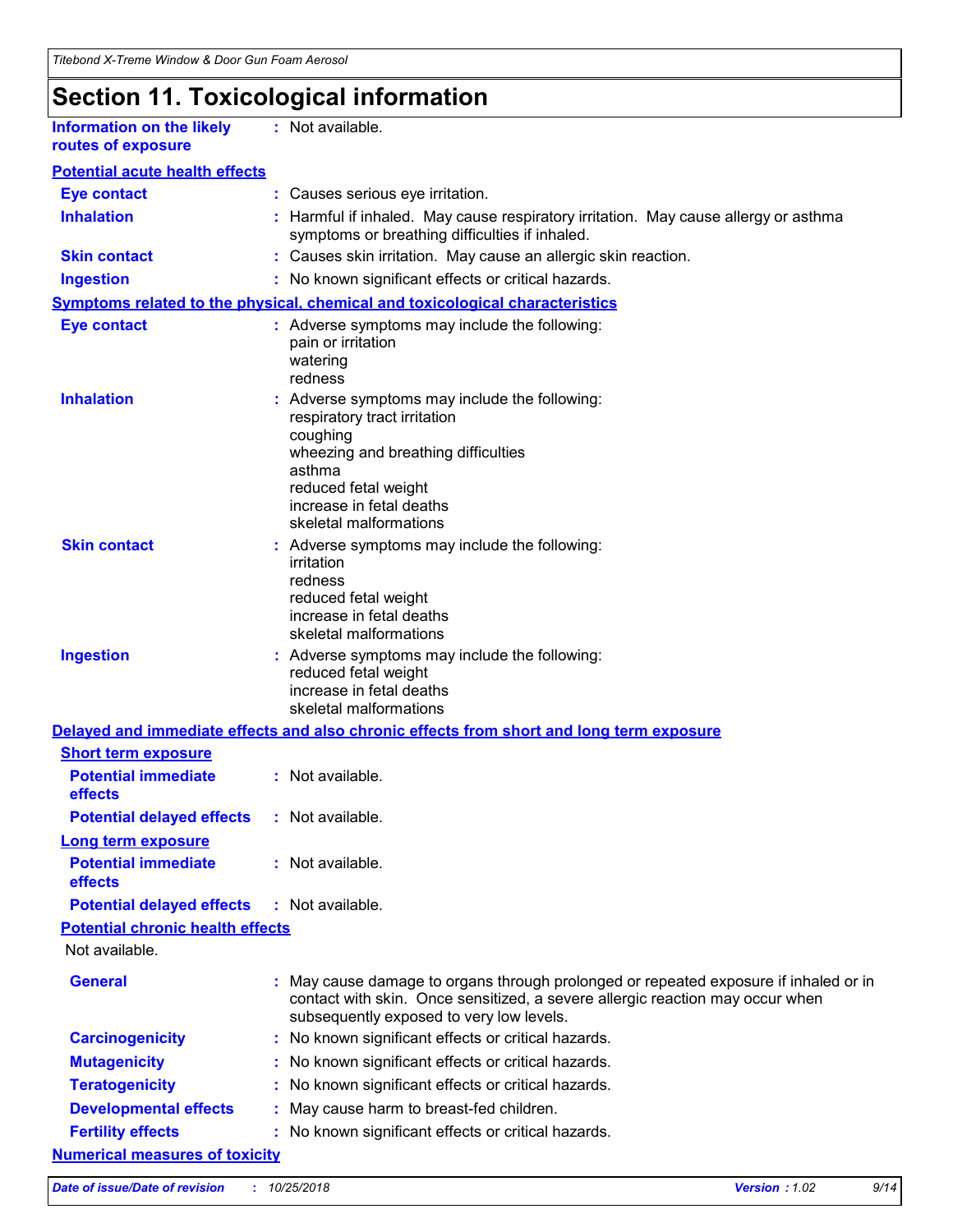## **Section 11. Toxicological information**

#### **Acute toxicity estimates**

| __<br>$\sim$<br>$\sim$ |
|------------------------|
|                        |

**Inhalation (vapors)** 11 mg/l

**ATE value** 

# **Section 12. Ecological information**

## **Toxicity**

Not available.

## **Persistence and degradability**

## Not available.

## **Bioaccumulative potential**

| <b>Product/ingredient name</b>                             | $LogP_{ow}$      | <b>BCF</b> | <b>Potential</b> |
|------------------------------------------------------------|------------------|------------|------------------|
| $\sqrt{4}$ <sup>2</sup> -methylenediphenyl<br>diisocyanate | 4.51             | 200        | low              |
| <b>Mobility in soil</b>                                    |                  |            |                  |
| <b>Soil/water partition</b><br><b>coefficient (Koc)</b>    | : Not available. |            |                  |

**Other adverse effects :** No known significant effects or critical hazards.

## **Section 13. Disposal considerations**

**Disposal methods :**

The generation of waste should be avoided or minimized wherever possible. Disposal of this product, solutions and any by-products should at all times comply with the requirements of environmental protection and waste disposal legislation and any regional local authority requirements. Dispose of surplus and non-recyclable products via a licensed waste disposal contractor. Waste should not be disposed of untreated to the sewer unless fully compliant with the requirements of all authorities with jurisdiction. Waste packaging should be recycled. Incineration or landfill should only be considered when recycling is not feasible. This material and its container must be disposed of in a safe way. Empty containers or liners may retain some product residues. Do not puncture or incinerate container.

# **Section 14. Transport information**

| <b>Classification</b>  | <b>Classification</b>  | <b>Mexico</b><br><b>Classification</b> | <b>ADR/RID</b>         | <b>IMDG</b>            | <b>IATA</b>            |
|------------------------|------------------------|----------------------------------------|------------------------|------------------------|------------------------|
| <b>UN1950</b>          | <b>UN1950</b>          | <b>UN1950</b>                          | <b>UN1950</b>          | <b>UN1950</b>          | <b>UN1950</b>          |
| AEROSOLS,<br>flammable | AEROSOLS,<br>flammable | AEROSOLS,<br>flammable                 | AEROSOLS,<br>flammable | AEROSOLS,<br>flammable | AEROSOLS,<br>flammable |
| 2.1                    | 2.1                    | 2.1                                    | 2                      | 2.1                    | 2.1                    |
|                        |                        |                                        |                        |                        |                        |
| No.                    | No.                    | No.                                    | No.                    | No.                    | No.                    |
|                        |                        |                                        |                        |                        |                        |

**DOT Classification :**

**Remarks** Limited quantity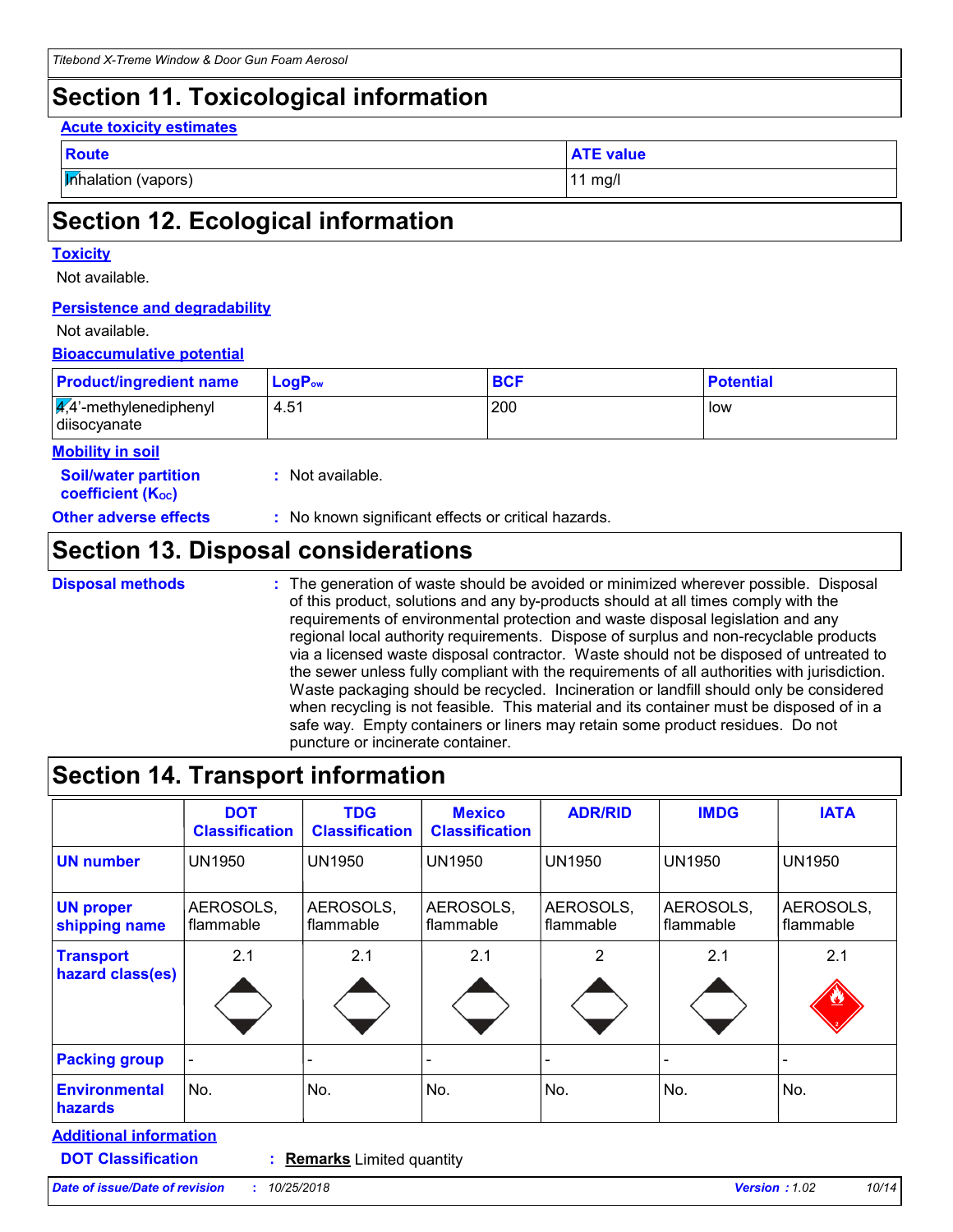## **Section 14. Transport information**

| <b>TDG Classification</b>    | Product classified as per the following sections of the Transportation of Dangerous<br>Goods Regulations: 2.13-2.17 (Class 2).<br><b>Remarks</b> Limited quantity |
|------------------------------|-------------------------------------------------------------------------------------------------------------------------------------------------------------------|
| <b>Mexico Classification</b> | <b>Remarks</b> Limited quantity                                                                                                                                   |
| <b>ADR/RID</b>               | <b>Tunnel code</b> (D)<br><b>Remarks</b> Limited quantity                                                                                                         |
| <b>IMDG</b>                  | <b>Remarks</b> Limited quantity                                                                                                                                   |

# **Section 15. Regulatory information**

### **U.S. Federal regulations**

### **SARA 302/304**

### **Composition/information on ingredients**

No products were found.

|            |  | <b>SARA 304 RQ</b> |  |
|------------|--|--------------------|--|
| . <i>.</i> |  |                    |  |

**:** Not applicable.

## **SARA 311/312**

**Classification :** FLAMMABLE AEROSOLS - Category 1 GASES UNDER PRESSURE - Compressed gas ACUTE TOXICITY (inhalation) - Category 4 SKIN IRRITATION - Category 2 EYE IRRITATION - Category 2A RESPIRATORY SENSITIZATION - Category 1 SKIN SENSITIZATION - Category 1 TOXIC TO REPRODUCTION - Effects on or via lactation SPECIFIC TARGET ORGAN TOXICITY (SINGLE EXPOSURE) (Respiratory tract irritation) - Category 3 SPECIFIC TARGET ORGAN TOXICITY (REPEATED EXPOSURE) - Category 2

### **Composition/information on ingredients**

| <b>Name</b>                                            | $\frac{9}{6}$ | <b>Classification</b>                                                                                                                                                                                                                                                                                                                                                        |
|--------------------------------------------------------|---------------|------------------------------------------------------------------------------------------------------------------------------------------------------------------------------------------------------------------------------------------------------------------------------------------------------------------------------------------------------------------------------|
| $\frac{4}{4}$ -methylenediphenyl<br>diisocyanate       | ≤10           | <b>ACUTE TOXICITY (inhalation) - Category 4</b><br>SKIN IRRITATION - Category 2<br><b>EYE IRRITATION - Category 2A</b><br>RESPIRATORY SENSITIZATION - Category 1<br>SKIN SENSITIZATION - Category 1<br>SPECIFIC TARGET ORGAN TOXICITY (SINGLE EXPOSURE)<br>(Respiratory tract irritation) - Category 3<br>SPECIFIC TARGET ORGAN TOXICITY (REPEATED<br>EXPOSURE) - Category 2 |
| Isocyanic acid,<br>polymethylenepolyphenylene<br>ester | ≤10           | <b>ACUTE TOXICITY (inhalation) - Category 4</b><br>SKIN IRRITATION - Category 2<br><b>EYE IRRITATION - Category 2A</b><br>RESPIRATORY SENSITIZATION - Category 1<br>SKIN SENSITIZATION - Category 1<br>SPECIFIC TARGET ORGAN TOXICITY (SINGLE EXPOSURE)<br>(Respiratory tract irritation) - Category 3<br>SPECIFIC TARGET ORGAN TOXICITY (REPEATED<br>EXPOSURE) - Category 2 |
| <b>Isobutane</b>                                       | ≤10           | FLAMMABLE GASES - Category 1                                                                                                                                                                                                                                                                                                                                                 |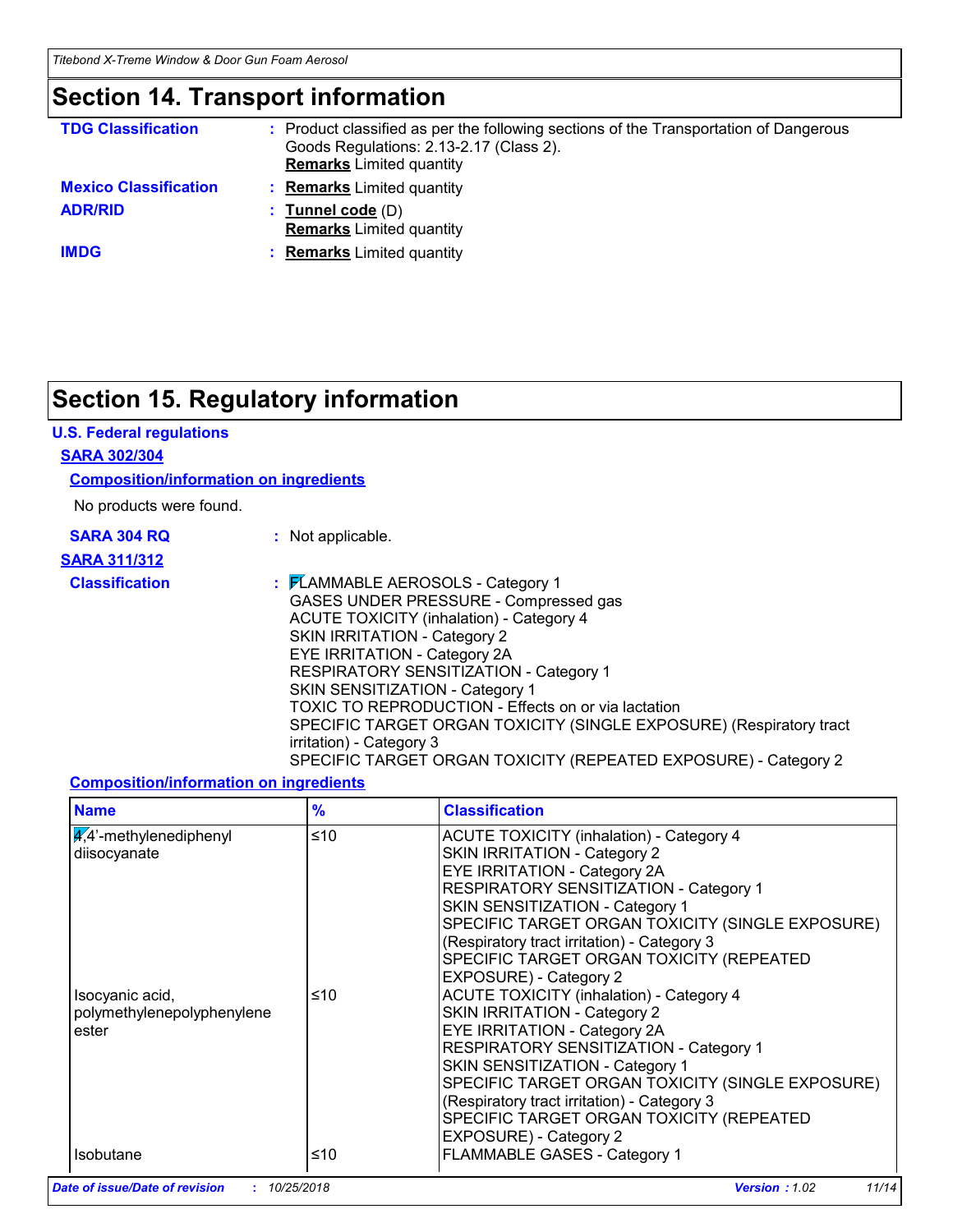# **Section 15. Regulatory information**

|                  |     | GASES UNDER PRESSURE - Compressed gas |
|------------------|-----|---------------------------------------|
| I dimethyl ether | ≤10 | <b>FLAMMABLE GASES - Category 1</b>   |
|                  |     | GASES UNDER PRESSURE - Liquefied gas  |
| propane          | ≤5  | <b>FLAMMABLE GASES - Category 1</b>   |
|                  |     | GASES UNDER PRESSURE - Compressed gas |

### **SARA 313**

|                              | <b>Product name</b>                              | <b>CAS number</b> | $\frac{9}{6}$ |
|------------------------------|--------------------------------------------------|-------------------|---------------|
| <b>Form R - Reporting</b>    | $\frac{1}{4}$ ,4'-methylenediphenyl diisocyanate | $101 - 68 - 8$    | l≤10          |
| requirements                 | Isocyanic acid, polymethylenepolyphenylene ester | 9016-87-9         | ≤10           |
| <b>Supplier notification</b> | $\frac{q}{4}$ . methylenediphenyl diisocyanate   | $101 - 68 - 8$    | l≤10          |
|                              | Isocyanic acid, polymethylenepolyphenylene ester | 9016-87-9         | l≤10          |

SARA 313 notifications must not be detached from the SDS and any copying and redistribution of the SDS shall include copying and redistribution of the notice attached to copies of the SDS subsequently redistributed.

### **State regulations**

| <b>Massachusetts</b> | : The following components are listed: METHYLENE BISPHENYL ISOCYANATE;<br>DIPHENYLMETHANE DIISOCYANATE; MDI; ISOBUTANE; METHYL ETHER;<br>DIMETHYL ETHER; PROPANE                                                                                                                                                                                                  |
|----------------------|-------------------------------------------------------------------------------------------------------------------------------------------------------------------------------------------------------------------------------------------------------------------------------------------------------------------------------------------------------------------|
| <b>New York</b>      | : The following components are listed: Methylene diphenyl diisocyanate                                                                                                                                                                                                                                                                                            |
| <b>New Jersey</b>    | : The following components are listed: POLYCHLORINATED ALKANES; ALKANES,<br>C10-12, CHLORO; METHYLENE BISPHENYL ISOCYANATE; BENZENE, 1,1'-<br>METHYLENEBIS[4-ISOCYANATO-; METHYLENE DIPHENYL DIISOCYANATE<br>(POLYMERIC); ISOCYANIC ACID, POLYMETHYLENEPOLYPHENYLENE ESTER;<br>Isobutane; PROPANE, 2-METHYL-; DIMETHYL ETHER; METHANE, OXYBIS-;<br><b>PROPANE</b> |
| <b>Pennsylvania</b>  | : The following components are listed: BENZENE, 1,1'-METHYLENEBIS<br>[4-ISOCYANATO-; PROPANE, 2-METHYL-; METHANE, OXYBIS-; PROPANE                                                                                                                                                                                                                                |

### **California Prop. 65**

This product does not require a Safe Harbor warning under California Prop. 65.

#### **International regulations**

**Chemical Weapon Convention List Schedules I, II & III Chemicals** Not listed.

### **Montreal Protocol**

Not listed.

## **Stockholm Convention on Persistent Organic Pollutants**

Not listed.

## **UNECE Aarhus Protocol on POPs and Heavy Metals**

Not listed.

### **Inventory list**

- 
- **China :** All components are listed or exempted.
- **United States TSCA 8(b)**
- **:** All components are active or exempted.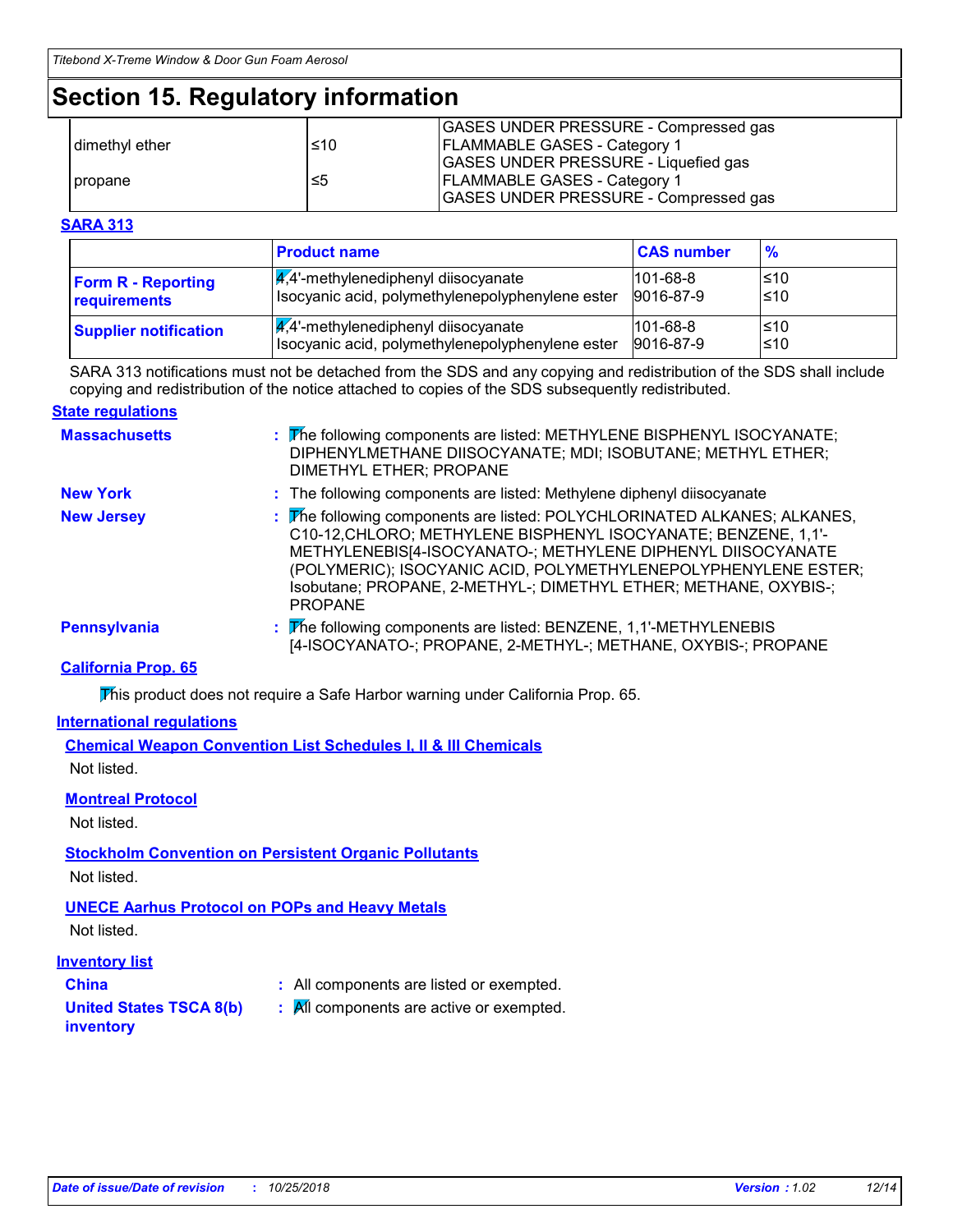# **Section 16. Other information**

**Hazardous Material Information System (U.S.A.)**



**Caution: HMIS® ratings are based on a 0-4 rating scale, with 0 representing minimal hazards or risks, and 4 representing significant hazards or risks. Although HMIS® ratings and the associated label are not required on SDSs or products leaving a facility under 29 CFR 1910.1200, the preparer may choose to provide them. HMIS® ratings are to be used with a fully implemented HMIS® program. HMIS® is a registered trademark and service mark of the American Coatings Association, Inc.**

**The customer is responsible for determining the PPE code for this material. For more information on HMIS® Personal Protective Equipment (PPE) codes, consult the HMIS® Implementation Manual.**

**National Fire Protection Association (U.S.A.)**



**Reprinted with permission from NFPA 704-2001, Identification of the Hazards of Materials for Emergency Response Copyright ©1997, National Fire Protection Association, Quincy, MA 02269. This reprinted material is not the complete and official position of the National Fire Protection Association, on the referenced subject which is represented only by the standard in its entirety.**

**Copyright ©2001, National Fire Protection Association, Quincy, MA 02269. This warning system is intended to be interpreted and applied only by properly trained individuals to identify fire, health and reactivity hazards of chemicals. The user is referred to certain limited number of chemicals with recommended classifications in NFPA 49 and NFPA 325, which would be used as a guideline only. Whether the chemicals are classified by NFPA or not, anyone using the 704 systems to classify chemicals does so at their own risk.**

**Procedure used to derive the classification**

| <b>Classification</b>                                               | <b>Justification</b>  |
|---------------------------------------------------------------------|-----------------------|
| <b>FLAMMABLE AEROSOLS - Category 1</b>                              | Expert judgment       |
| GASES UNDER PRESSURE - Compressed gas                               | Expert judgment       |
| <b>ACUTE TOXICITY (inhalation) - Category 4</b>                     | On basis of test data |
| SKIN IRRITATION - Category 2                                        | Expert judgment       |
| EYE IRRITATION - Category 2A                                        | Expert judgment       |
| RESPIRATORY SENSITIZATION - Category 1                              | Expert judgment       |
| SKIN SENSITIZATION - Category 1                                     | Expert judgment       |
| TOXIC TO REPRODUCTION - Effects on or via lactation                 | Expert judgment       |
| SPECIFIC TARGET ORGAN TOXICITY (SINGLE EXPOSURE) (Respiratory tract | Expert judgment       |
| irritation) - Category 3                                            |                       |
| SPECIFIC TARGET ORGAN TOXICITY (REPEATED EXPOSURE) - Category 2     | Expert judgment       |
| <b>History</b>                                                      |                       |
| : 4/22/2022<br>Date of printing                                     |                       |
| : 10/25/2018<br>Date of issue/Date of<br>revision                   |                       |